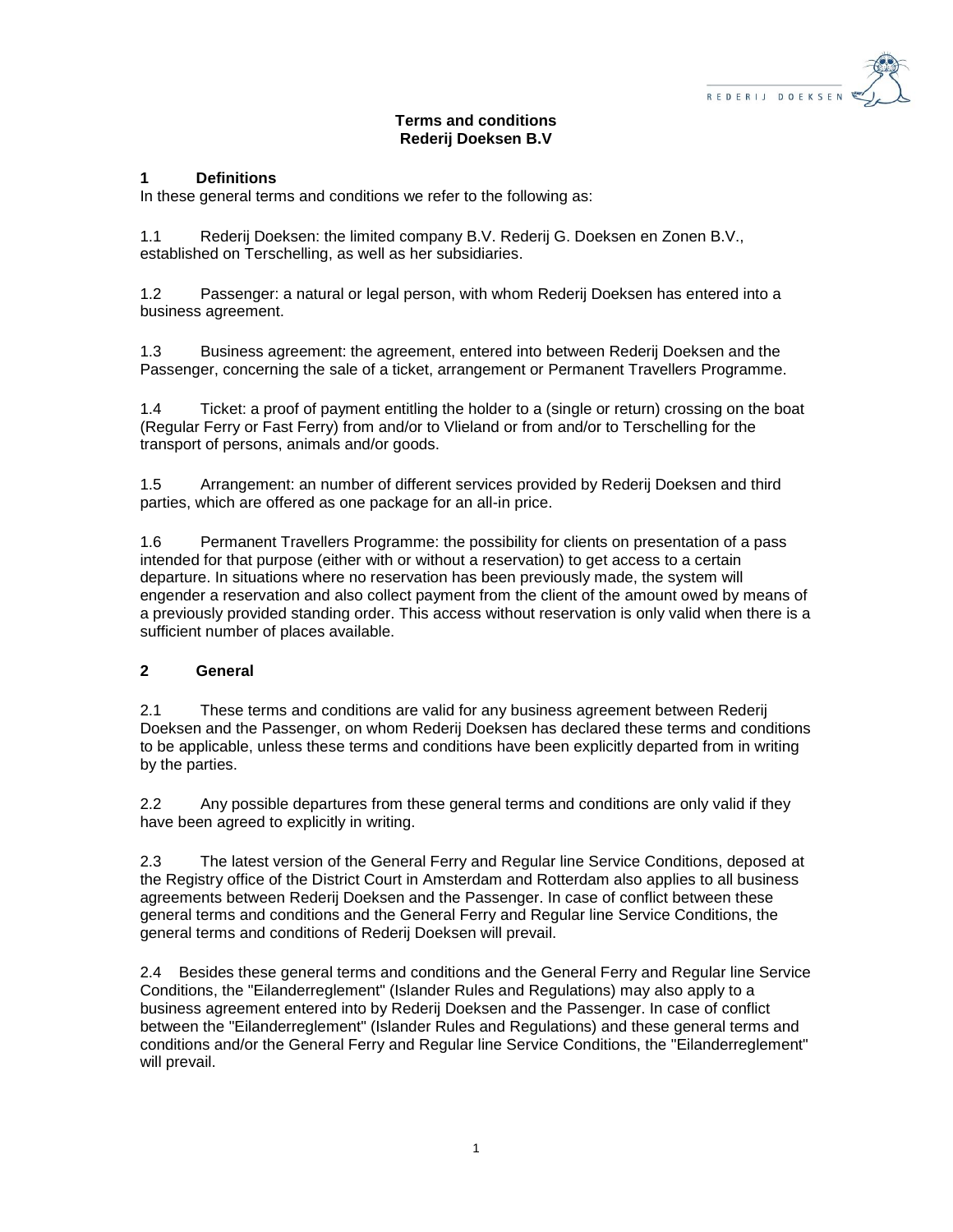2.4 In case the transport of the Passenger by Rederij Doeksen is part of a travel agreement by another tour operator and in case general terms and conditions have been laid down in the general part of the programme that are in conflict with these general terms and conditions, then these general terms and conditions will apply.

2.5 These terms and conditions have been deposed at the office of the Chamber of Commerce for Leeuwarden, under file number 01002252. The latest version deposed is always applicable. These general terms and conditions are also available on the website of Rederij Doeksen. [\(www.rederij-doeksen.nl\)](http://www.rederij-doeksen.nl/).

# **3 Realising the agreement**

3.1 The agreement is made by the Passenger accepting the offer made by Rederij Doeksen. After the realization of the agreement the Passenger will receive a confirmation of the agreement in writing or by e-mail as soon as possible, possibly in the form of an invoice.

3.2 The offer of Rederij Doeksen is free of obligations and can if necessary be revoked. Revocation on account of correction of errors in the calculation of the cost of the journey or of other obvious mistakes is allowed. This should be done as soon as possible, but no more than two workdays after acceptance with statement of the grounds for revocation.

3.3 Before or during the realization of the agreement, the Passenger will provide all personal details concerning himself or Passengers presented by him that can be of interest for the realization or the execution of the agreement.

If he doesn't comply with this obligation to inform and as a result of this, the Passenger is (or will be) excluded from partaking (any further) in the trip by Rederij Doeksen, in accordance with the terms laid down in section 10 of these general terms and conditions, the expenses alluded to in that section, will be charged to him.

3.4 The person (the client) who makes the agreement on behalf of or for the benefit of another person or persons is severally liable for all obligations resulting from this agreement. All communication (including payments) between the Passenger and fellow passenger(s) on the one hand and Rederij Doeksen on the other will be carried out via the client. The fellow passenger(s) is (are) liable for his (their) own part.

3.5 Rederij Doeksen is not responsible for any information in photographs, leaflets, advertisements, websites and other data carriers which have been composed or published by third parties.

# **4 Tariffs**

4.1 The tariffs published by Rederij Doeksen are exempt of V.A.T. and excluding tourist tax. The amounts of the prices are stated in euros.

4.2 The tariffs are only guaranteed at the moment that the reservation of the ticket, the arrangement and / or the permanent Travellers Programme has been confirmed in writing or by email by Rederij Doeksen.

# **5 Alterations and cancellations**

5.1 Alteration of a ticket is possible up to half an hour before the departure time.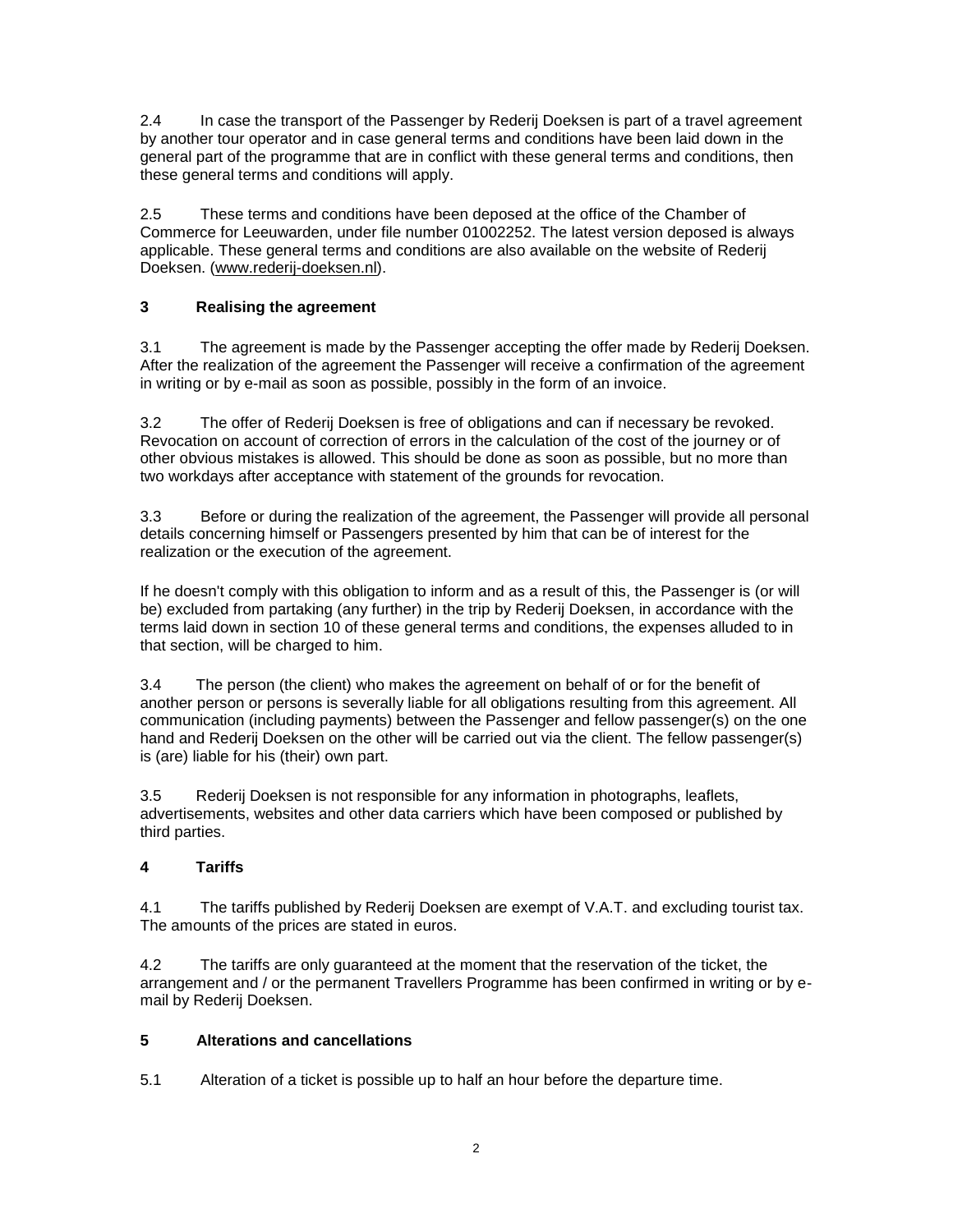5.2 A ticket can be altered with respect to the travel date, the departure times of both outward and return trips, the place of departure, and the destination. These alterations are free of charge, as long as it concerns a reservation of a trip with the same prices. In case of different prices a surcharge can be made.

5.3 The Passenger, who originally purchased the ticket, can be replaced by another passenger. This requires the permission of Rederij Doeksen. That permission can be gained by stating this alteration by telephone or at the ticket window up to half an hour before the departure time. In case of a return ticket, it is not possible to alter the Passenger for only one leg of the journey.

5.4 The Passenger, the person who replaces him and (in case of several passengers on one reservation) are severally liable to Rederij Doeksen for payment of the part of the travel cost that is still owed, any alteration expenses, and any additional expenses as a result of the replacement.

5.5 A ticket can be altered by telephone or at the ticket window. A ticket that has been purchased via the internet van also be altered via the internet.

5.6 Cancellation is only possible up to half an hour before the actual departure time. After departure cancellation is no longer possible. If an agreement is (completely or partially) cancelled, you will be charged an annulment fee, according to the overview below. If possible, the annulment fee will be deducted from the amount to be refunded by Rederij Doeksen.

# **Cancellation terms**

- Cancellation 3 months or over before the planned departure date  $= 0\%$  cancellation charges.
- Cancellation over seven days and less than three months before the planned departure date = 10% cancellation charges
- Cancellation 7 days or less before the planned the departure date  $= 20\%$  cancellation charges.

5.7 Alteration of the number of persons in a group reservation is allowed up to half an hour before departure. If this makes the group fall into a different category (or is reduced to fewer than 15 persons) the tariff per person can be altered and an additional payment may be owed.

5.8 Alterations by telephone can be made via telephone number 088 9000 888. Alterations via the Internet can be made via the website [www.rederij-doeksen.nl.](http://www.rederij-doeksen.nl/) Alterations in writing can be made via e-mail [\(info@rederij-doeksen.nl\)](mailto:info@rederij-doeksen.nl), or by post (Rederij Doeksen Harlingen**,** Waddenpromenade 5, 8861 NT Harlingen).

5.10 All these terms and conditions also apply to arrangements and the Permanent Travellers Programme, unless contravening terms and conditions are valid.

# **6 Payment**

6.1 Payment should be made immediately during the purchase or reservation of the ticket, arrangement or Permanent Travellers Programme, or within the term indicated by Rederij Doeksen.

6.2 Payment should be made by using legal tender in Holland at the current price (tariff), or in another way of payment approved by Rederij Doeksen.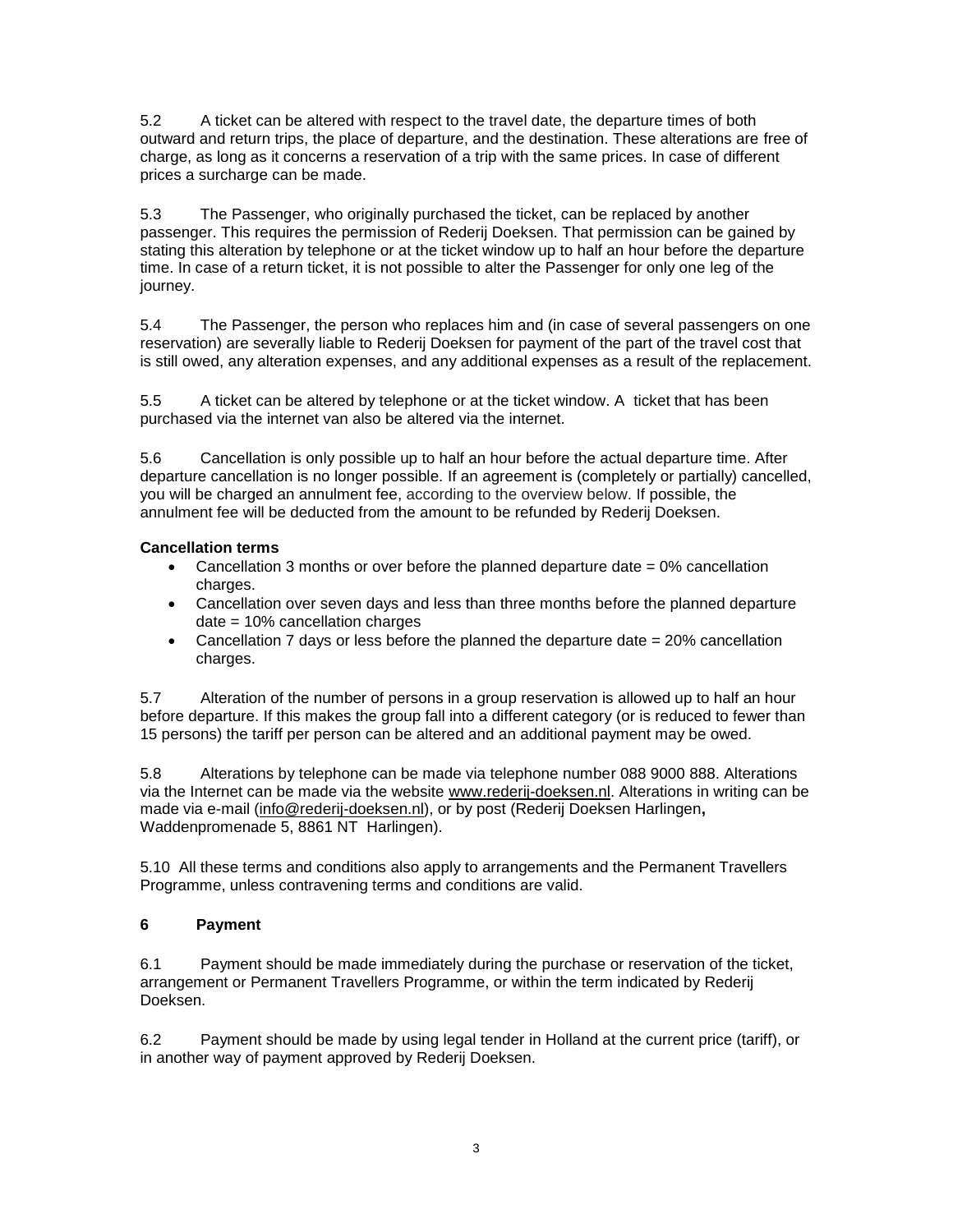6.3 Objections to the amount of the price (tariff) of the ticket, arrangement or Permanent Travellers Programme do not release the Passenger from the obligation to pay.

6.4 After the passing of the term referred to in subsection 6.1, the Passenger is legally in default; the Passenger will then have no right to receive a ticket, an arrangement or the Permanent Travellers Programme and any reservations as such will no longer be valid.

6.5 The payment of a ticket on the Permanent Travellers Programme is made on the basis of a standing order made out by the Passenger to Rederij Doeksen to collect the price of the ticket increased by any surcharges and/ or taxes from a bank at the moment of reservation.

In case the bank repeatedly refuses payment of the ticket, the Passenger will be declared in default and the passenger will be requested in writing to pay the amount owing within two weeks of the date. If then the complete amount owing will not be paid within these two weeks, the Passenger will be legally in default. The use of the pass of the Permanent Travellers Programme will be countermanded until payment of the entire amount owing will have been made.

If the use of a Permanent Travellers Programme pass has been countermanded for the third time, Rederij Doeksen is entitled to terminate or annul the agreement of the Permanent Travellers Programme immediately, as referred to in section 8 of these general terms and conditions.

# **7 Collection fees**

7.1 If the Passenger is in default with regard to complying with one or several of his obligations, then the Passenger will be liable for all reasonable expenses for collection of satisfaction outside a court of law. In any case the passenger will be liable for collection fees in case of a financial claim. The collection fees will be calculated according to the collection rates, according to the guidelines recommended in the NVVR report 'Voorwerk II' .

7.2 If Rederij Doeksen can present proof of having incurred higher expenses, that were reasonably necessary, these are also eligible for compensation.

#### **8 Termination/annulment**

8.1 Rederij Doeksen is entitled to terminate or annul the agreement immediately on account of grave circumstances.

8.2 We understand grave circumstances to be those circumstances of such a nature that further obligation of Rederij Doeksen to the agreement cannot reasonably be demanded, which in any case includes all acts and situations such as are mentioned in section 10 of these general terms and conditions.

8.3 If the cause of the termination or annulment can be ascribed to the Passenger, then the Passenger will be liable for all resulting damages.

8.4 a. If the cause of the termination or annulment can be ascribed to Rederij Doeksen, then Rederij Doeksen will be liable for all resulting damages.

b. If the cause of the termination or annulment cannot be ascribed to either the Passenger or Rederij Doeksen, both parties will be liable for their own damages.

c. If Rederij Doeksen saves money in consequence of this termination or annulment, the Passenger is entitled to his part in the amount of the money saved.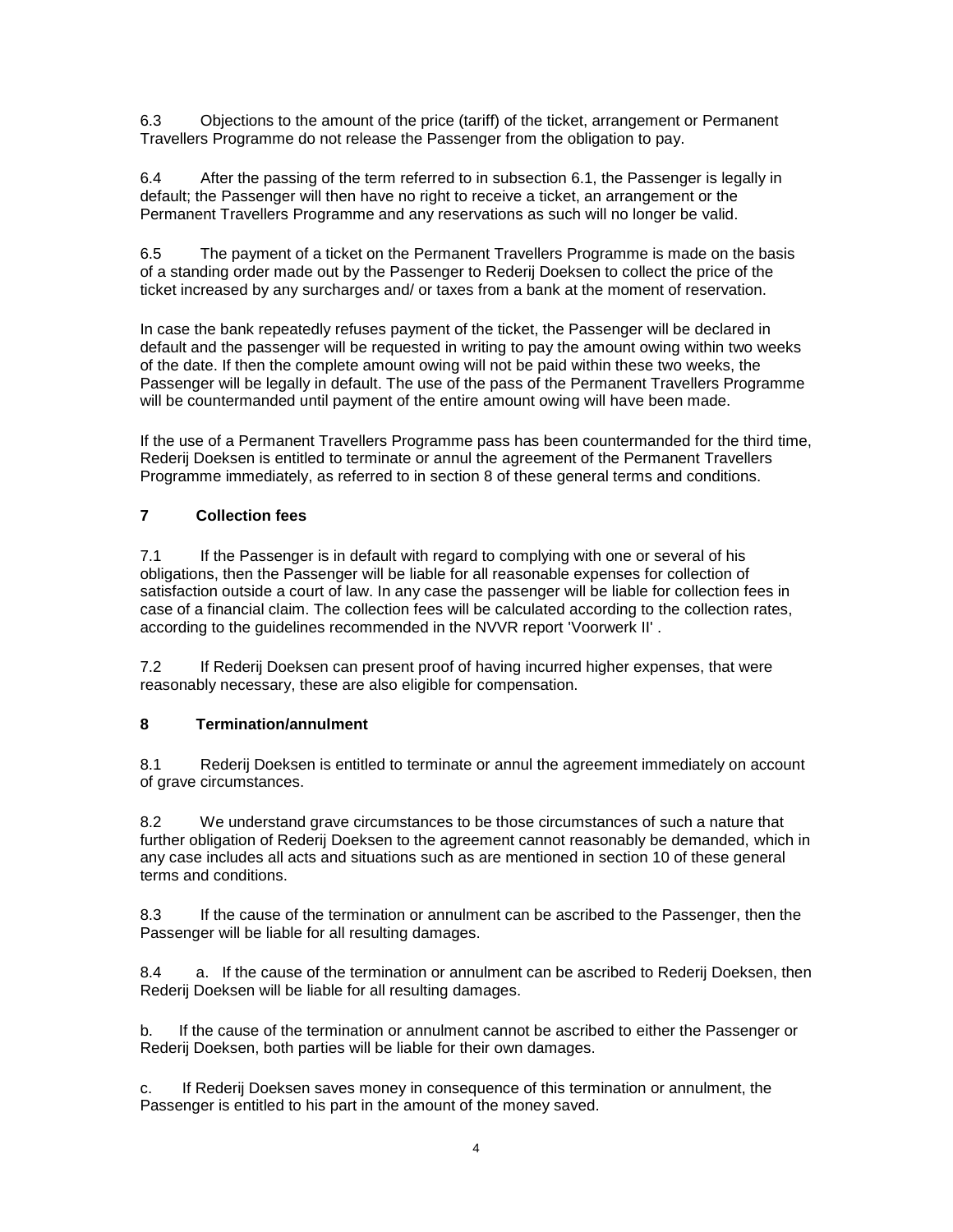8.5 The previous subsections leave all legal rights concerning annulment of the agreement by Rederij Doeksen intact.

8.6 With termination or annulment in this section we also include the cancellation or countermanding of the ticket, the arrangement or the Permanent Travellers Programme.

# **9 Liability**

9.1 In the General Ferry and Regular line Service Conditions, that apply to all agreements with Rederij Doeksen, extensive terms and conditions have been included concerning the liability of the Passenger and a transport company such as Rederij Doeksen. These terms and conditions are regarded here as repeated and interpolated.

9.2 The liability of Rederij Doeksen, as referred to in the General Ferry and Regular line Service Conditions, is limited to the execution of the agreement by Rederij Doeksen. Rederij Doeksen is not liable for damages in consequence of the execution of the agreement by third parties.

9.3 Rederij Doeksen is not liable for damages in consequence of delays or cancellations of crossings.

# **10. Obligations of the Passenger**

10.1 The Passenger is prohibited from being transported by Rederij Doeksen without a valid proof of ticket, arrangement or Permanent Travellers Programme. The Passenger is also prohibited from using an invalid, altered or otherwise falsified proof of ticket, arrangement or Permanent Travellers Programme, to misuse such a proof or to impede or prevent the check-up of such a proof.

10.2 The Passenger should carefully keep the proof of a ticket, arrangement or Permanent Travellers Programme. The Passenger should immediately report the theft of a proof of a ticket, arrangement or Permanent Travellers Programme to Rederij Doeksen. In case of fraud or theft of this proof, the Passenger will be liable for any damages in consequence of this, unless the damages can be attributed to the actions or negligence of Rederij Doeksen.

10.3 The Passenger is obliged to comply with all instructions given by Rederij Doeksen for the purpose of a proper execution of the crossing and is liable for damages caused by unlawful behavior, assessed by the standard of behavior of a correct Passenger.

10.4 The Passenger, causing nuisance or inconvenience to such a degree as to strongly impede or possibly impede the proper execution of a crossing, e.g. by inebriation or illness, or who behaves in such an undesirable way as to harm the well-being and/or safety of the other passengers and crew members, can be denied access to the terminal or aboard a ferry by Rederij Doeksen, if in all reasonability further compliance with the agreement cannot be demanded.

10.5 Rederij Doeksen may deny access to the terminal or the ferry to Passengers who are in the possession of items considered as undesirable by Rederij Doeksen such as include in any case dangerous, explosive, radio-active, and/or poisonous substances, contraband, (unlicensed) weapons, ammunition or other substances or objects that are harmful to the health, safety and well-being of Passengers and crew members.

10.6 If the Passenger is in possession of one of these goods, as are referred to in subsection 5 of this section, and Rederij Doeksen only becomes aware of this during a crossing, then Rederij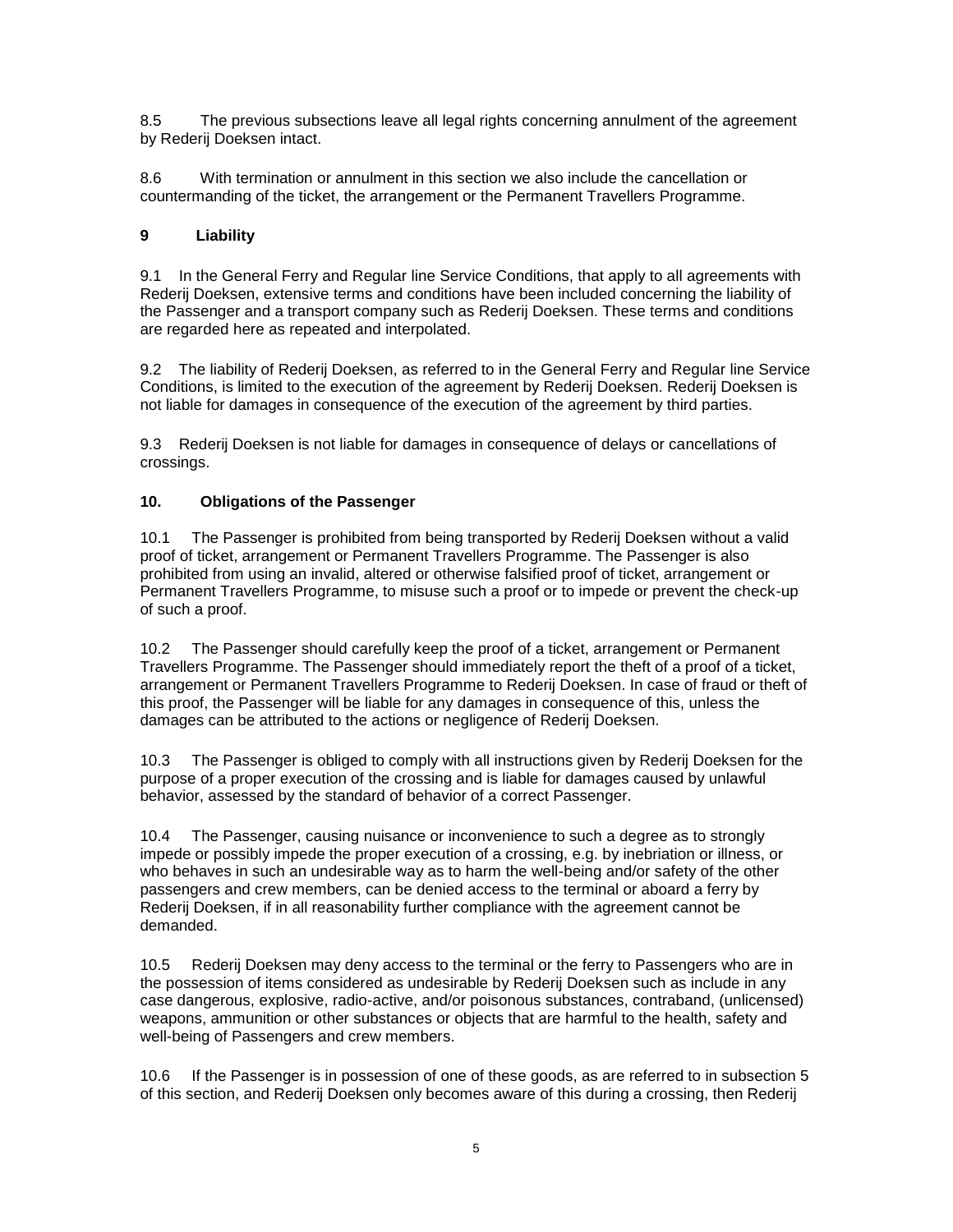Doeksen is entitled to take this (these) object(s) away from the passenger and put them in safekeeping during the crossing. After arrival at the port of destination, the confiscated goods will be returned to the Passenger. Even if the passenger is in possession of a gun license, Rederij Doeksen is entitled to confiscate the weapon for safekeeping.

10.7 Rederij Doeksen is entitled to refuse to transport goods (including animals) whose embarkation and shipping is undesirable in all fairness on account of onboard safety, their weight, shape, size or character.

10.8 If access to the terminal or the ferry is denied in one of those cases, as mentioned in the previous subsections, The Passenger is not entitled to a refund of the cost of the trip already paid. The Passenger will be liable for all expenses resulting from behavior mentioned in section 10. The Passenger is obliged to avoid or limit any possible damages as much as possible.

10.9 Doeksen Transport Group is not liable for damages suffered by the Passenger and/ or his/her goods in consequence of denial of access to the terminal and/ or the ferry or confiscation of goods on the grounds of one of the subsections in this section.

# **11 Disabled Passengers**

11.1 If an attendant accompanies a disabled Passenger, this person is entitled to free travel on presentation of a legitimate NS (Dutch Railways) identity card. Booking /reserving a ticket is only possible by payment of the ticket in advance at the valid price, and then on presentation of your NS identity card at the ticket window, the money will be refunded.

11.2 If the disabled Passenger takes a guide dog, this counts as an attendant and he/she can travel free of charge, in accordance with NS rules. For more information, see [www.ns.nl.](http://www.ns.nl/)

# **12 Children**

12.1 Children up to 10 years old may not travel on one of the ferries of Rederij Doeksen, unattended by their parents or by persons aged 18 or over.

# **13 Conflicts and applicable law**

13.1 Dutch law is applicable to all agreements referred to by these general terms and conditions, irrespective of the place where these activities will have to be carried out.

13.2 All conflicts between Rederij Doeksen and the Passenger can be settled by the authorized Dutch judge or arbiter(s), as are referred to in section 16 of the General Ferry and Regular line Service Conditions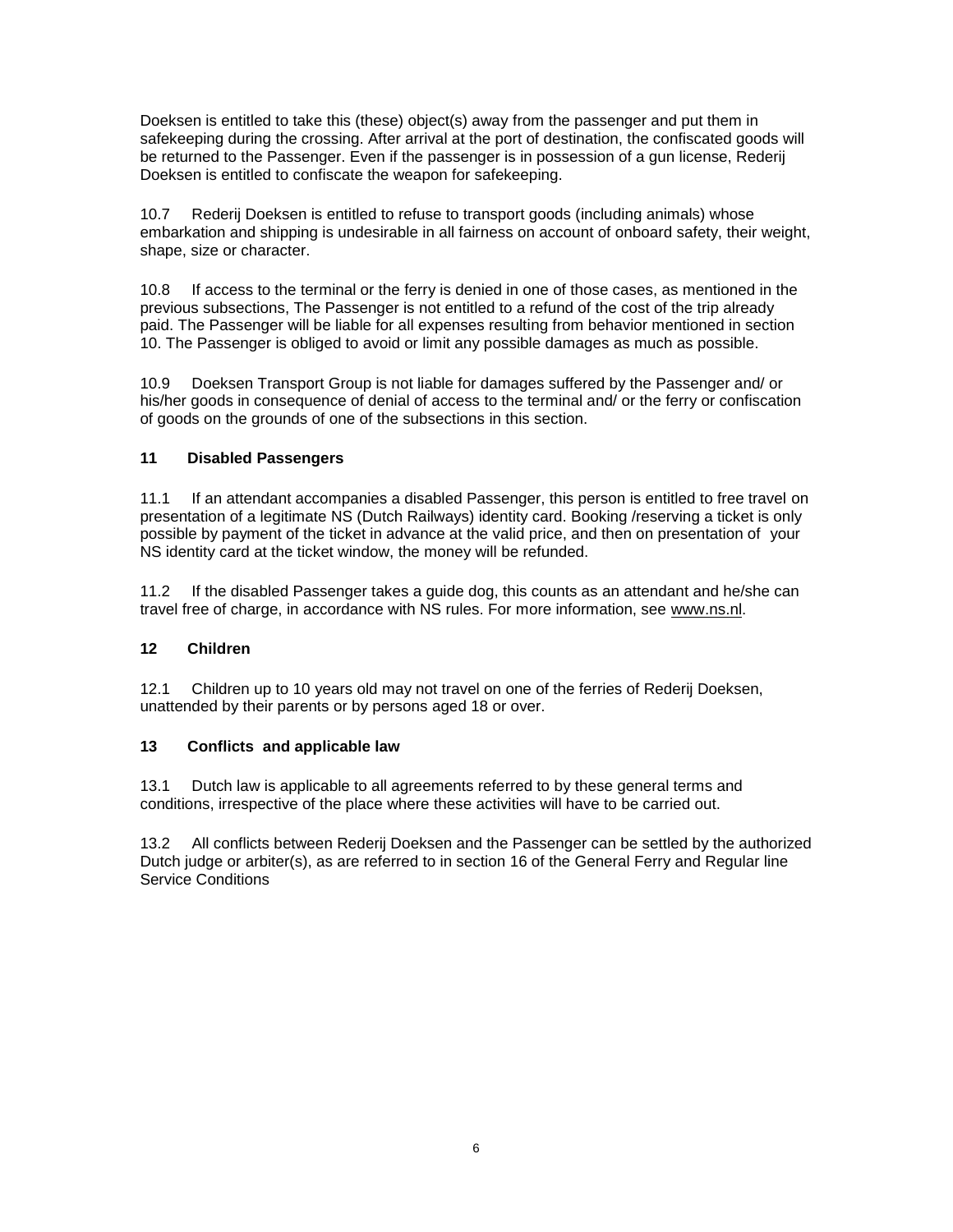#### **HOUSE RULES**

We have established these house rules in order to guarantee all our passengers a carefree crossing. The general house rules apply to both terminals and all vessels of Rederij Doeksen. In addition, specific house rules apply per location, these are indicated per location.





Follow the instructions of the crew members



Bezorg medereizigers geen overlast Don't be a nuisance to fellow

passengers



voertuigen en<br>legitimatie mogelijk

Possible checks of luggage,<br>vehicles and ID

Van strafbare feiten wordt aangifte gedaan bij de politie

Punishable offences will be reported to the police



Gooi afval in de prullenbak of neem het mee

Throw waste matter in the bins or take it with you



vuurwerk No drugs, weapons or fireworks

Cameratoezicht

Camera surveillance

Do not consume any alcoholic refreshments you<br>have brought with you

Nuttig geen meegebrachte<br>alcoholische consumpties

# **Terminal Harlingen, Vlieland and Terschelling**



Roken is niet toegestaan in de terminals en op<br>de terreinen.<br>Dit geldt ook voor de elektronische sigaret

Smoking is not allowed inside the terminals and on the<br>premises. This includes smoking e-cigarettes



Laat uw bagage niet<br>onbeheerd achter Don't leave your luggage<br>unattended

# Regular ferry ms Vlieland, ms Friesland and ms Midsland

will cause nuisance



Het autodek is<br>tijdens de overtocht<br>niet toegankelijk

The car deck is not accessible<br>during the crossing



Meeuwen niet voeren<br>i.v.m. overlast Nuttig meegebracht eten en<br>drinken alleen in ruimtes zonder<br>bediening Don't feed the seagulls, as this

Only consume refreshments you<br>have bought with you in areas<br>without service



Geen schoeisel, bagage of<br>huisdieren op zitplaatsen

Do not put shoes, luggage or<br>pets on seats



Roken is niet toegestaan. Dit<br>geldt ook voor de<br>elektronische sigaret

Smoking is not allowed. This<br>includes smoking e-cigarettes



Plaats bagage uitsluitend<br>op de daarvoor bestemde<br>plaatsen, Houd looppader<br>en reddingsmiddelen vrij

Luggage only in the designated<br>places. Always keep walkway,<br>doorways and life-saving<br>equipment free